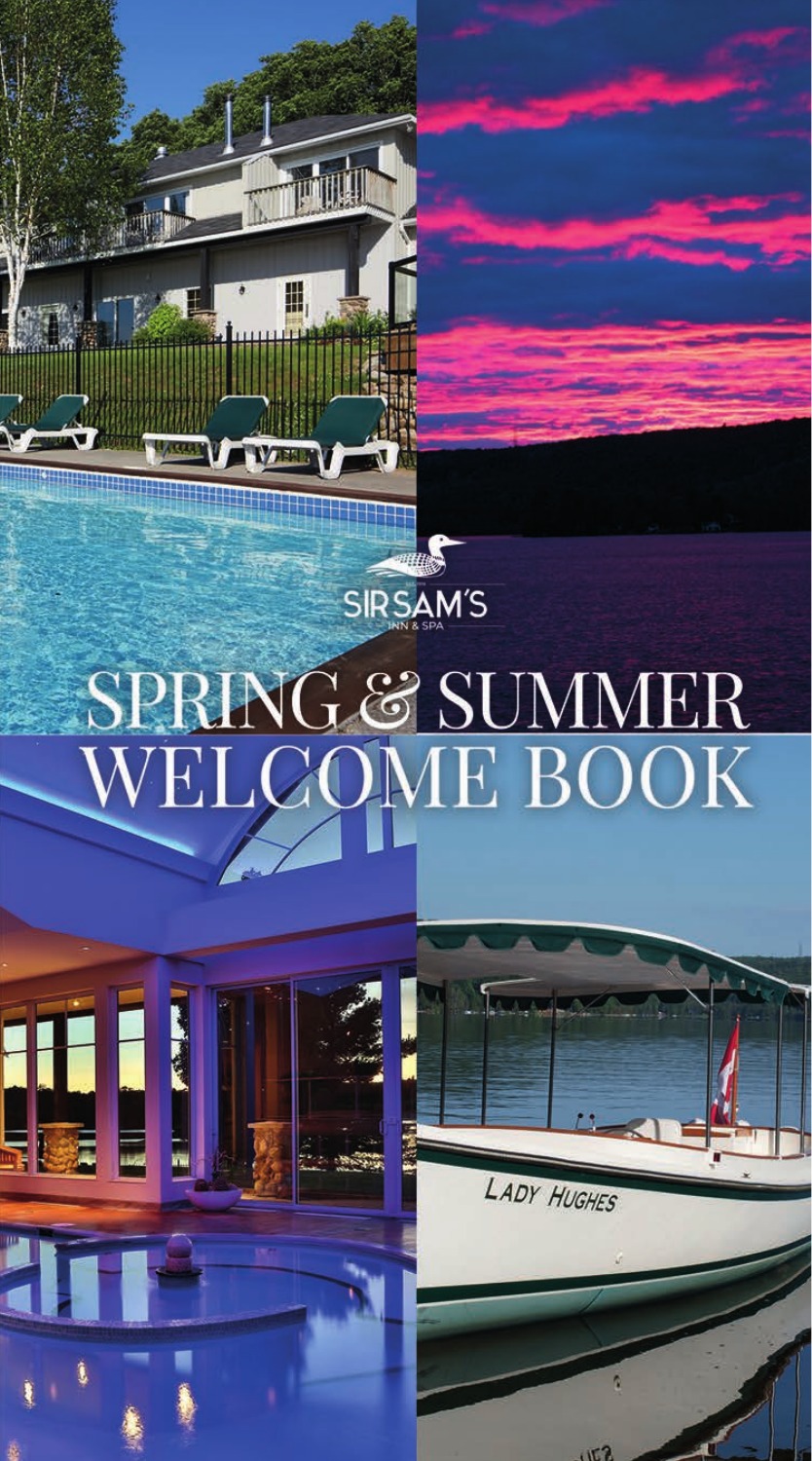#### **FAVOURITE MOMENTS SO FAR**



**THINGS TO COME**

**For Covid specific temporary changes, visit sirsamsinn.com/covid**

**705-754-2188 www.sirsamsinn.com 1491 Sir Sam's Rd. Eagle Lake, Ontario K0M 1M0**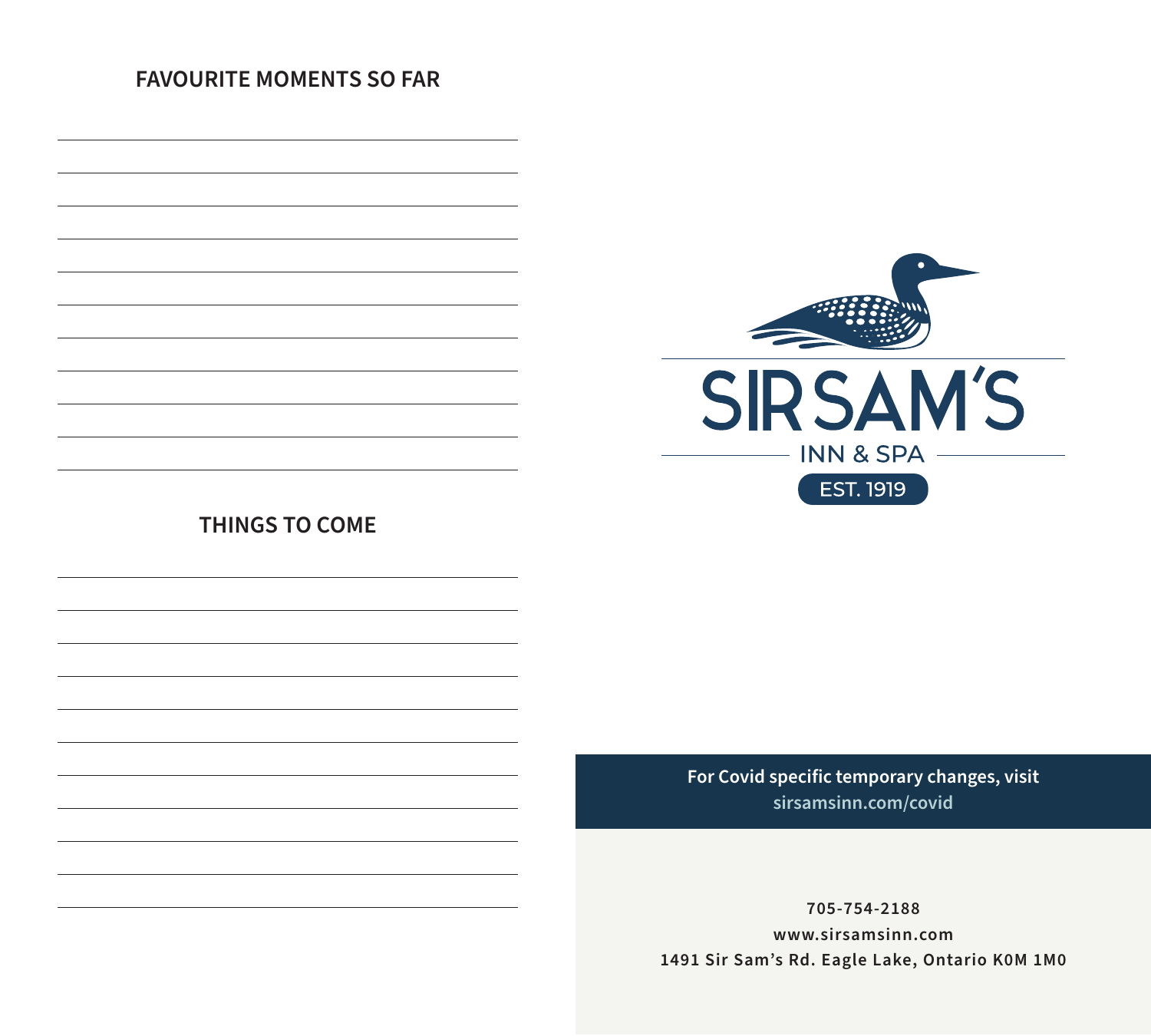# *your room* **YOUR ROOM**



Thank-you for taking the time to read through our Welcome Package. We have noted some of the important information about the resort and local area as well as some great information on the history of the Inn.

Should you have any additional questions or concerns, please visit our Front Desk for friendly and helpful assistance.

### **Housekeeping Services**

The resort provides housekeeping services daily including towel and spa robe service for the pool and sauna, unless otherwise requested.

We also encourage our guests to help conserve water and detergent usage where possible to minimize the carbon footprint. If you do not require new towels in your room, simply re-hang your towels on the racks and they will not be taken for laundering. Should you not require any housekeeping services on a given day, hanging your "Do Not Disturb" sign on the door knob until after 12pm will let our housekeeping staff know you do not require service that day.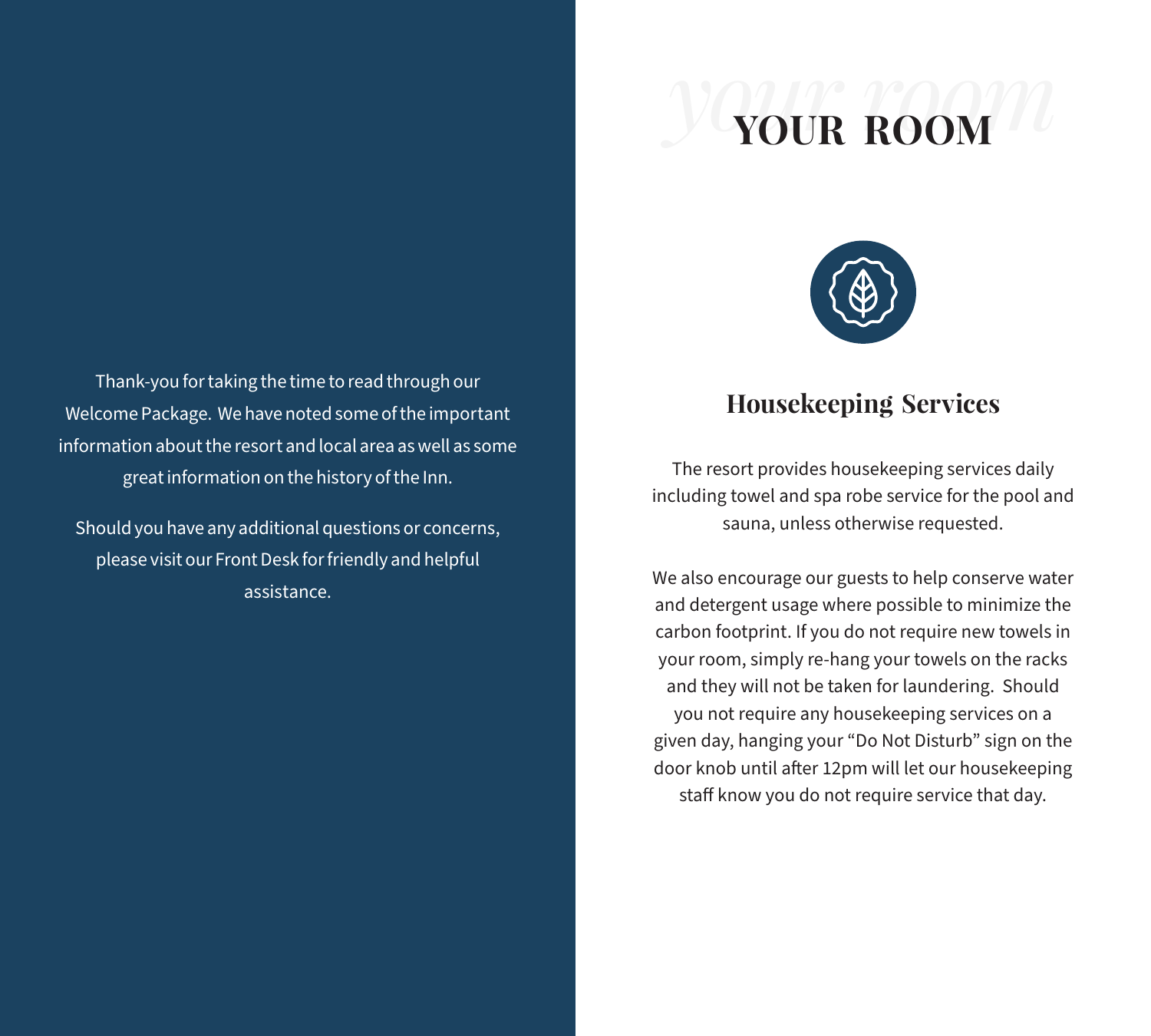# *dining* **DINING**

Delicious menu items, expertly prepared and cooked to perfection is what you will experience at the Inn. Our Twin Fires Dining Room provides breakfast and dinner. Lunch is offered in Gunner's Pub.



Served in the Twin Fires Dining Room, no reservation required (hours subject to change during off season)



LUNCH *July 1 – September 7: Daily from 12 – 2pm.* Served in Gunners Pub, outside guests please call ahead to confirm service and times



#### DINNER *Service begins at 5:30pm and is served in the Twin Fires Dining Room.*  Reservations are required for dinner, book early for best availability on busy nights.

**Special Dietary Needs:** Our Chefs will make every effort to accommodate special dietary considerations with notice; Advising the front desk prior to arrival of any food allergies or sensitivities is recommended.

**Our Wine Cellar:** Descend the spiral staircase to the Twin Fires Wine Cellar; it is a unique experience that guests at Sir Sam's Inn can enjoy. You will peruse our collection of specially-chosen fine wines that compliment our menu or a special occasion.

We are always happy to help; ask for assistance to choose the wine that best suits your taste. Your wine can be brought to your table where your server will uncork and serve it for your enjoyment.

**Additional Dinner Guests:** We are happy to accommodate guests from outside of the Inn with notice. Please provide the number of additional guests when booking your dinner reservations to ensure we can prepare a table for you. Alternatively, speak to our Front Desk upon check-in if you will be hosting guests for breakfast or dinner.

Please note: our facility is adults only and outside guests must be at least 18 years of age.

**Celebrating a Special Occasion?** With notice, we can help to make your occasion extra special. Let us know if you'd like to include a special treat for dessert, a chilled bottle of sparkling wine, or help with your own unique plans; we are here for you!

**A Pint at Gunner's Pub:** Our in-house bar is the perfect place to enjoy a beverage of any type—cold beer, crisp wine, cocktails, mixed drinks or virgin cocktails. What would you like? Enjoy a friendly game of pool, shuffleboard, darts, or just enjoy the atmosphere and watch the game.

Want to know more about the history of the inn? The pictures and art that adorn Gunner's walls is something worth enjoying.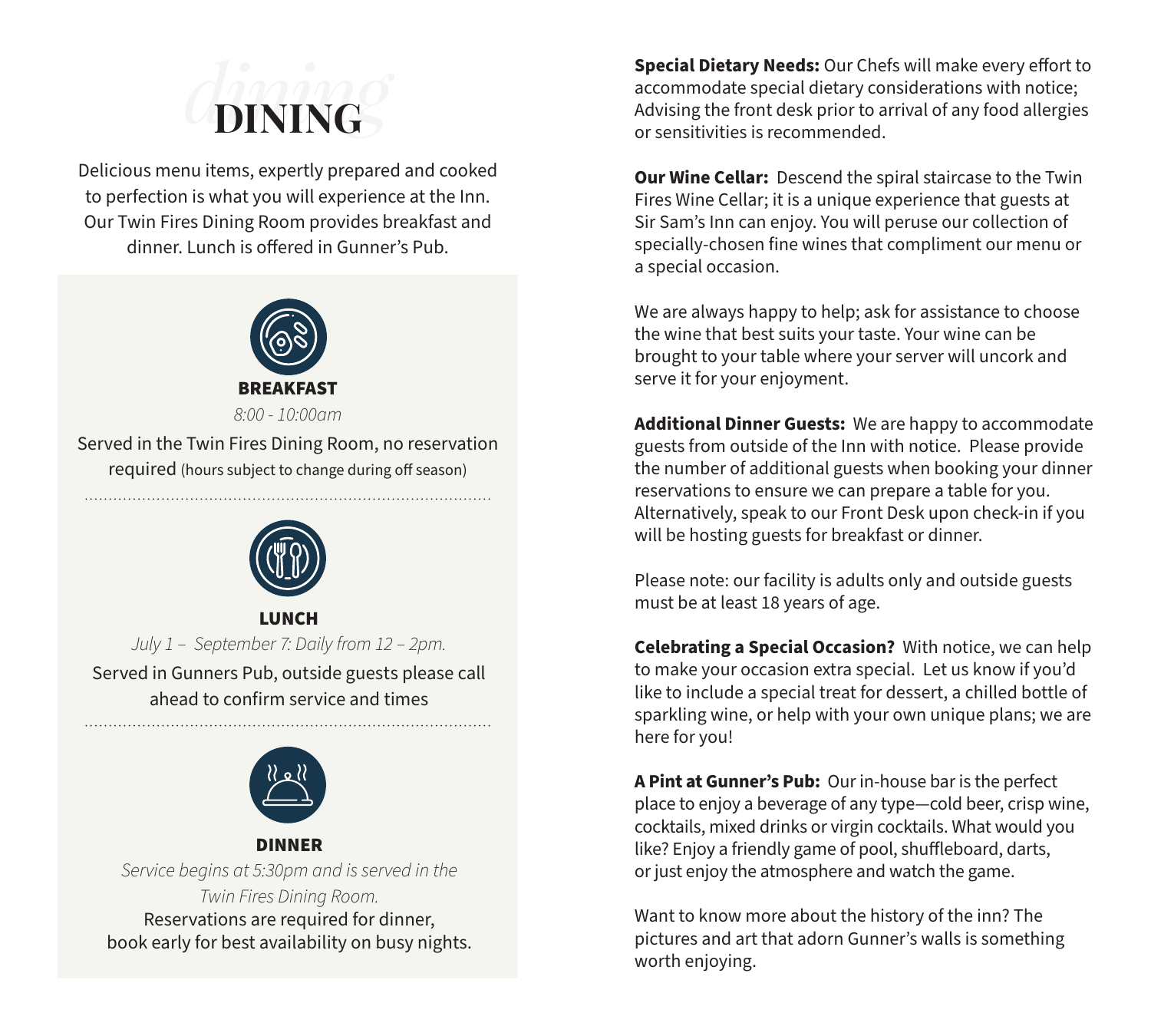# *indoor facilities* **INDOOR FACILITIES AND RECREATION:**



Included in your resort fee is unlimited use of our WaterSpa; a warm, serene, salt water pool with jets specifically designed to target and massage different zones of the body leaving you relaxed and rested. Soothing music plays while you enjoy gentle therapy for tense or aching muscles. Our quiet upper-level seating area with double-wide, padded loungers and soft lighting offers the perfect spot to spend some uninterrupted leisure time, Spa towels and spa-robes are in your room, you only need to bring your swim suit and any suitable footwear you desire.



Your stay at Sir Sam's Inn is guaranteed to be a relaxing one, and a perfect opportunity to re-charge your body, mind and spirit. We highly recommend that you take full advantage of this time to further enhance your visit by indulging in our rejuvenating Spa Services. Whether it's an Aromatherapy treatment, Detoxification, Reiki, Chakra, or Reflexology you're looking for, our Massage Therapists and Spa Therapists will provide you with the perfect treatment for your needs. You can find a copy of our full Spa Menu and hours at the front desk, or on our website at: www.sirsamsinn.com/spa



Enjoy a round of Ping Pong, Crokinole, or Chinese Checkers in our Hughes Wing Conference room. Feel free to borrow from our selection of books, puzzles and board games to enjoy throughout the Inn.



The Treadmill, Elliptical trainer, stationary bike and free weights in our Fitness Room enable you to get in a cardio workout, do some light resistance training or stretching to maintain your fitness regimen while away from home.



### SAUNA AT THE WATER SPA

*Open daily from 9:00 am to close*

Our Sauna is a wonderful compliment to your time in the Spa pool. To ensure the proper temperature please let the Front Desk know a minimum of 30 mins ahead of use. We suggest on your way in to the Spa.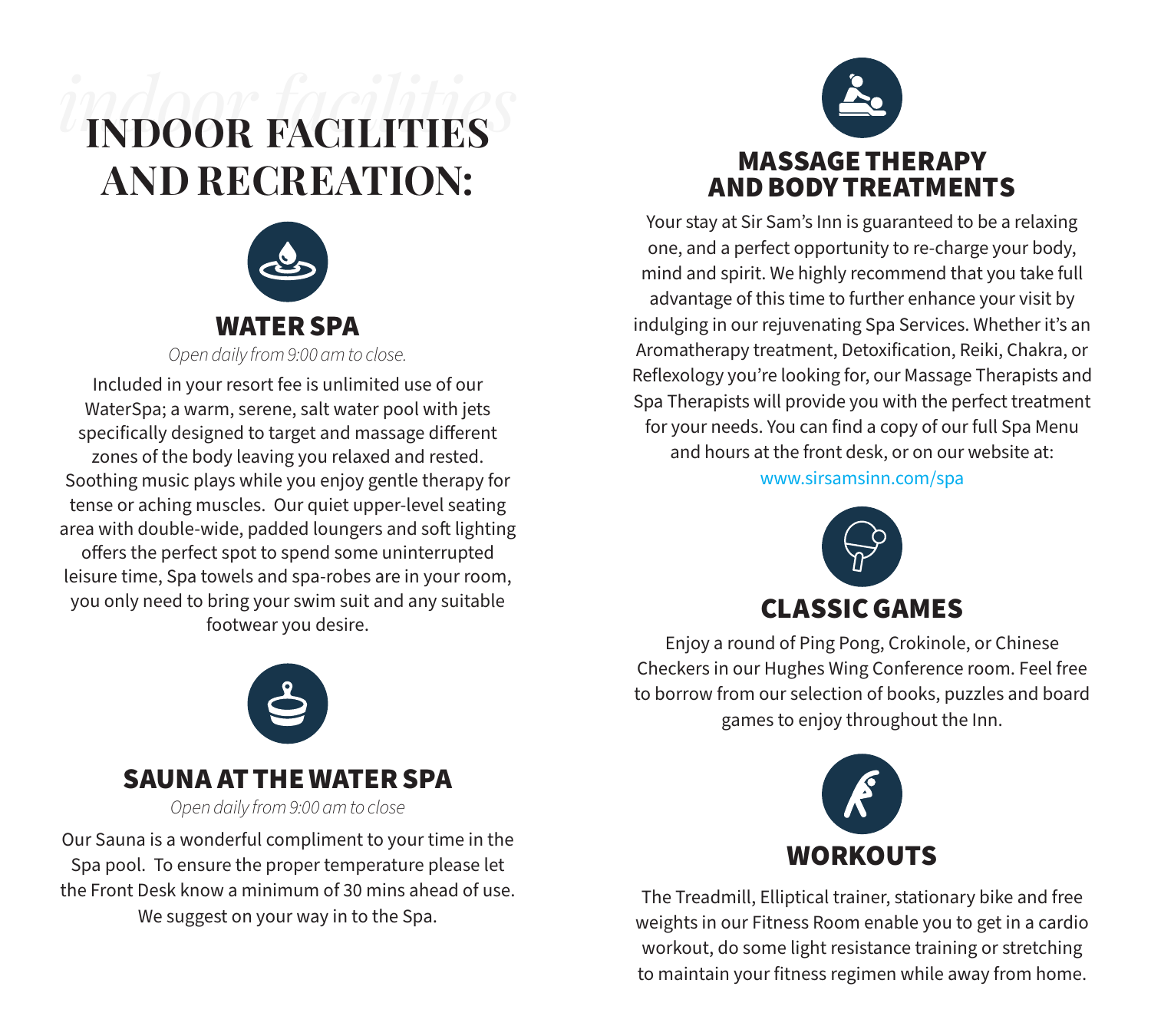# **OUTDOOR ONSITE AND** *outdoor onsite* **LOCAL RECREATION**

**\*\*NOTE: You can find additional trails and tour information by visiting the Haliburton Trails & Tours Network at: www.trailsandtours.com**



### BOAT CRUISES

Boat Cruises on the Lady Hughes are offered once a day at 2:00 pm, weather permitting. Please make sure you sign up in advance using the sign-up binder located in the Front Lobby.



### TENNIS COURTS

Tennis Courts are available for your use by the hour, on a first-come first-served basis. Please check with front desk for more information and to sign out balls and racquets.



Canoes, Kayaks, Paddle Boats and Sailing are all available on the waterfront and at your leisure. Life jackets and paddles are in the cedar hut at the waterfront. You are required to sign a waiver at check in after which you are ready to go.



POOL HOURS

Outdoor Pool Hours are 9:00am to sunset, weather permitting. WaterSpa 9:00 am – close.



You will find the ping-pong table and additional games in the Hughes Wing Conference room.



### EVENING BONFIRES

Enjoy an evening lakeside bonfire seasonally, weather permitting between May and end of September. During quiet dates the bonfire is available upon request. No request required July and August.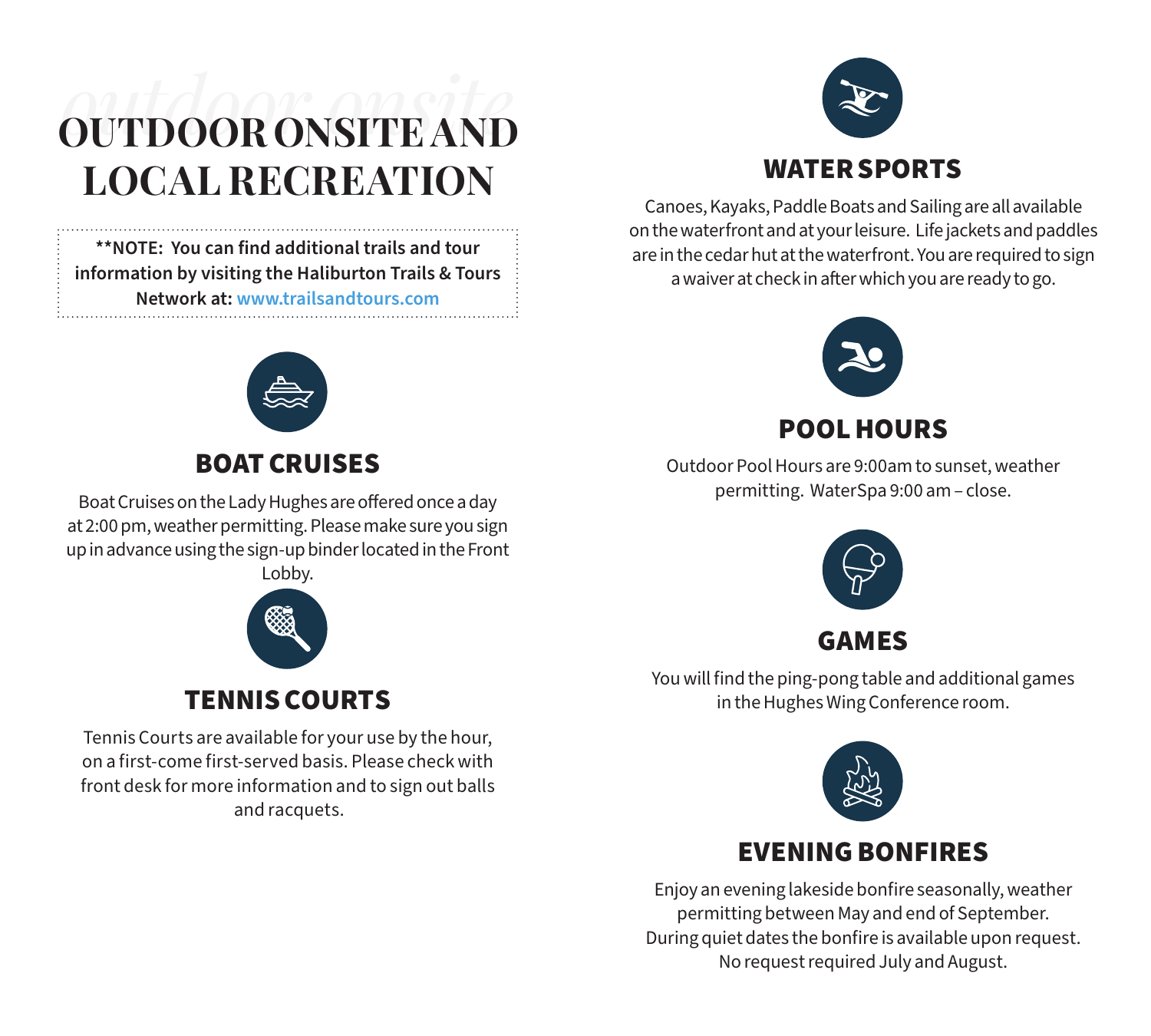# *general information* **GENERAL INN INFORMATION**

#### **CHECK-OUT**

11:00 AM, however you are welcome to stay and enjoy the facilities once you have turned in your keys and checked out at the Front Desk.

#### **EARLY CHECK-OUT:**

For those requiring a check-out prior to 8:00am, arrangements must be made to settle your account at the Front Desk the evening before by 11pm. An email with your folio will be sent on day of departure.

#### **GRATUITIES:**

Our team strives to exceed expectations by providing excellent customer service, as such, we recommend an industry standard of 18% gratuity when enjoying services at Sir Sam's Inn and Spa.

#### **WIRELESS HI-SPEED INTERNET:**

Available throughout the Main Inn and in lakeside accommodation units. Connect to **SIRSAMS**, no password is required.

#### **GROUPS & MEETINGS**

Are you looking for the ideal place to host your next meeting, wedding, anniversary or social event? Sir Sam's Inn & Spa can accommodate groups of 15-55 for all types of meetings or events. Visit the front desk for more information or email events@sirsamsinn.com

#### **POWER OUTAGES:**

Glowsticks are provided in every room. They work by cracking them which releases the light. Please remember to handle with care and see our Front Desk agent if you require assistance.

#### **SMOKING POLICY:**

Smoking/vaping of any kind is permitted in accordance with municipal regulations, be sure to respect the local habitat and potential fire risks at all times. There is NO SMOKING anywhere inside Sir Sam's Main Inn, any of the guest rooms, balconies or within 9 metres of entranceways, patios or buildings.

A \$250 room recovery fee will be charged upon evidence of smoking, without exception. We thank-you in advance for your co-operation. Should you have further questions please stop by the Front Desk.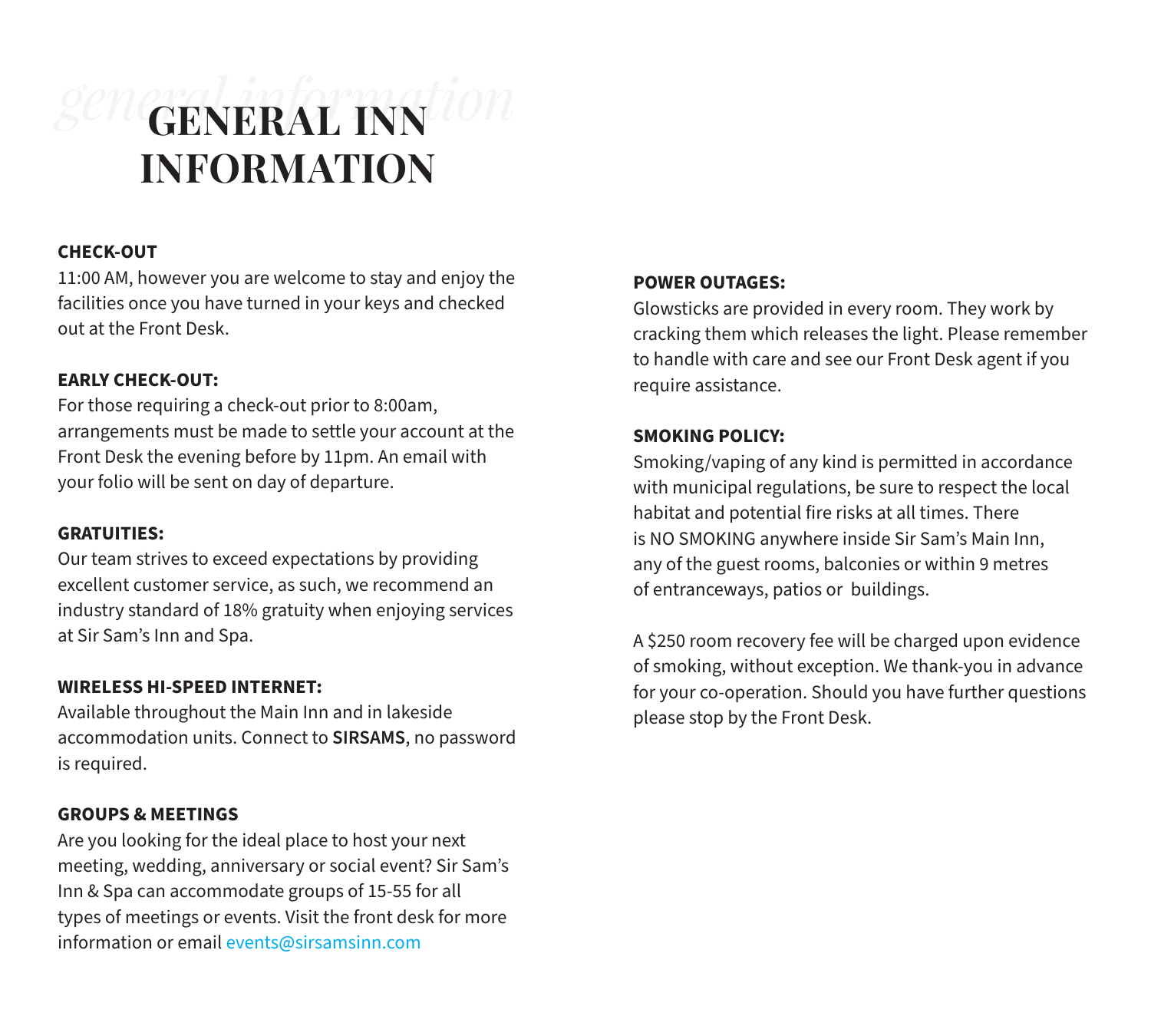#### **SHAW REMOTE CONTROL:**

- 1. Press the TV button
- 2. Press the power button to turn on the TV
- 3. Press the SAT button to power on the Shaw cable box. Press the power button to turn on the satellite (a white or green light should appear if box is on)
- 4. Once the box is on and you have pressed the SAT button you can operate the guide, channel +/- and volume buttons

**Troubleshooting:** If you are not getting a picture for the cable, ensure it is on the proper input. Press the source button & scroll down to the HDMI inputs, TV's will either be set on HDMI 1, 2, or 3 .

# **LOCAL DIRECTORY**

#### **HOSPITAL& HALIBURTON HIGHLAND HEALTH SERVICES:**

7199 GELERT RD. (HALIBURTON) – 705-457-1392

#### **MARKET / CONVENIENCE STORE EAGLE LAKE COUNTRY MARKET:**

2622 EAGLE LAKE RD. (EAGLE LAKE) – 705-754-2538



### IN CASE OF MEDICAL EMERGENCY

# CALL 911

#### AFTER HOURS EMERGENCY NUMBER: 705-261-0798

**A portable phone is also located at the Front Desk of the Inn Our Address for Emergency Responders is 1491 Sir Sam's Rd. Eagle Lake, Ontario K0M 1M0**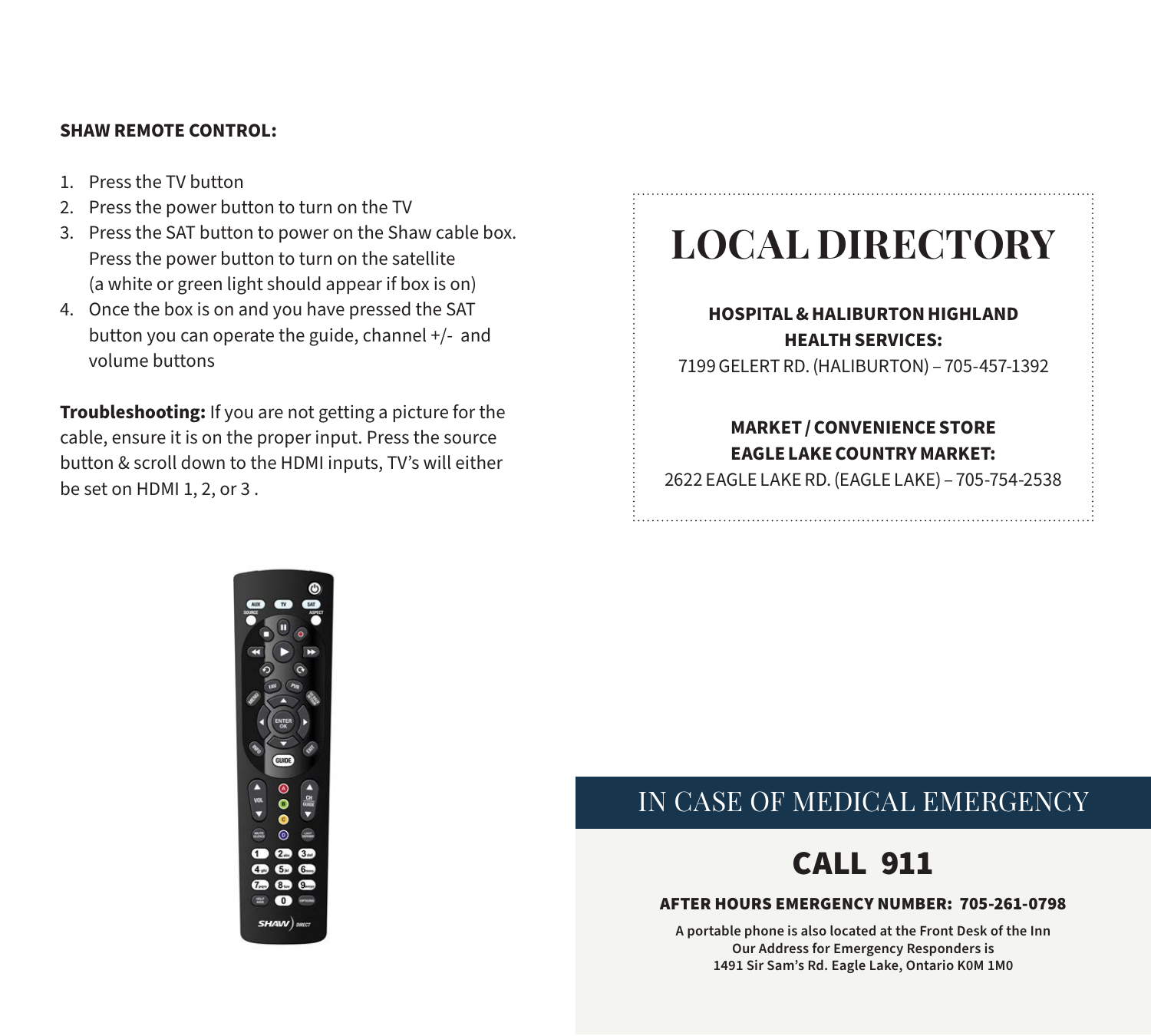# *the history* **THE HISTORY OF SIR SAM AND THE INN**

Completed in 1919, Sir Sam's Inn was once the Haliburton estate of Sir Samuel Hughes, the decorated government minister who led Canada's Military through the first World War. Though he was only able to enjoy its architectural beauty for two years before his passing in 1921, his family remained at this beautiful site until the 1930's.

The 10-bedroom stone and timber mansion he built along Eagle Lake's shoreline uniquely combined his desire for civilized comforts with his respect for nature's own bold architecture; that mutual respect continues today. While we've added 16 lakeside accommodations, the Waterspa, a conference wing and many other amenities, nature remains the guest of honour.

Sold in the 1930's, Sir Sam's was renamed the "Glen Eagle Fishing Lodge" and operated seasonally until 1965.

In 1979 that James Orr purchased the Inn, resurrecting its original name to reaffirm its heritage, and establishing his vision of outdoor grandeur and heartfelt hospitality over the next several decades.

Sir Sam's Inn is Ontario's Historical country destination and continues to grow as the next generation of Innkeeper plays a part in History.

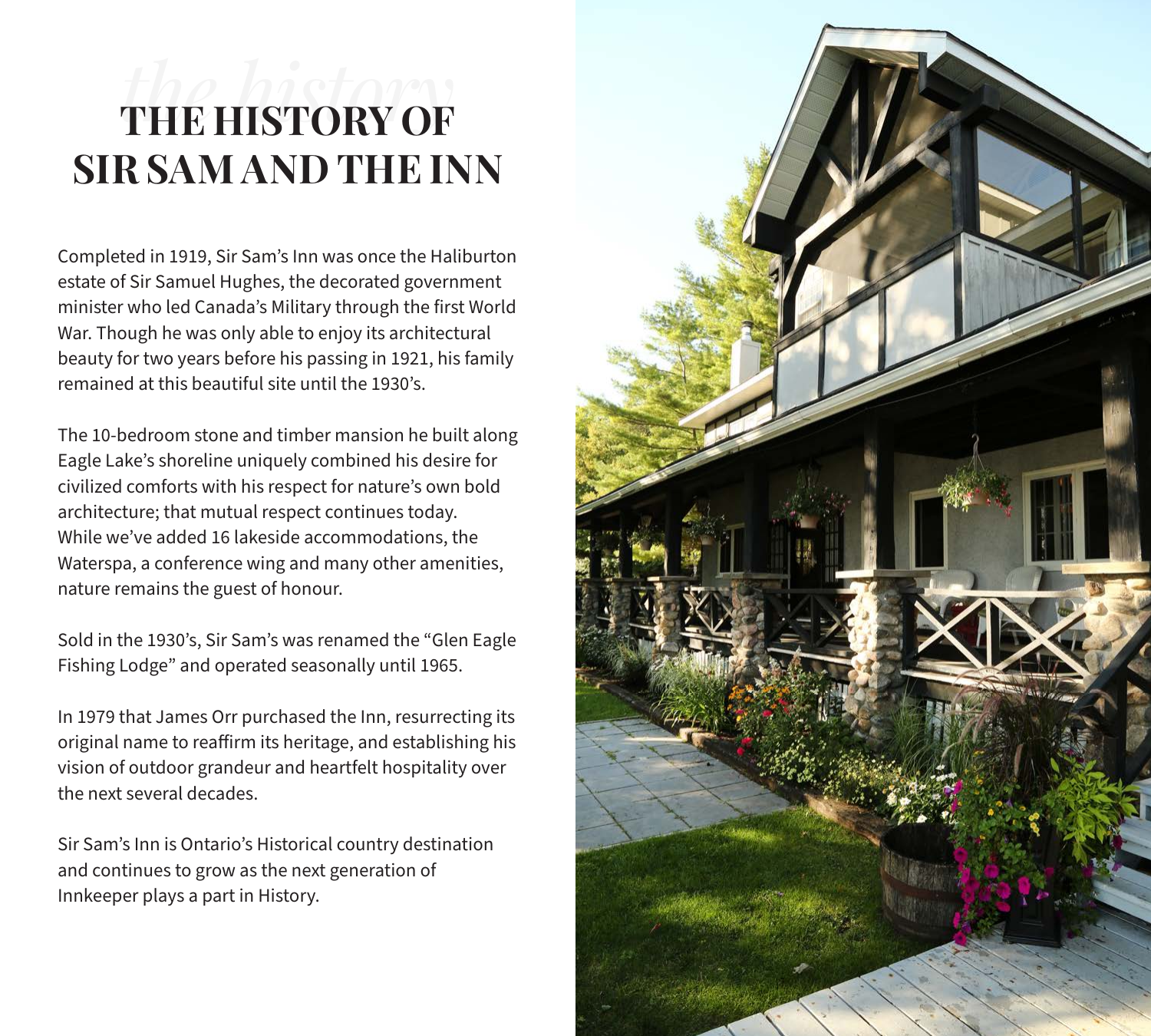# *sir samuel* **WHO WAS SIR SAMUEL HUGHES?**

Born January 8th, 1853 near Bowmanville, Ontario (known then as Canada West), Samuel Hughes attended the University of Toronto, and later joined the 45th West Durham Battalion of Infantry where he fought against the Fenian Raids.

In 1885, after teaching for 10 years, he relocated to Lindsay, Ontario where he purchased the local newspaper "The Victoria Warder", working as its Publisher for the next 12 years. It was during this time (in 1892) that he was elected to Parliament.

Samuel Hughes was chosen as a Commander for the Canadian contingent of 1200 men to be sent to South Africa to support British policies. Later in 1899, after helping to convince then Prime Minister Wilfred Laurier to send Canadian troops, Hughes volunteered for and fought in the second Boer War. Knighted for his services, he became known as Sir Sam.

Sir Sam then went on to be appointed Minister of Militia in 1911 and created the Canadian Expeditionary Force (CEF) which oversaw the building of Camp Valcartier in Quebec during the first World War.

Known for his unfaltering support for what he believed in, Hughes was not always in agreement with his leaders and could sometimes be regarded as quite controversial. His opinions were not always popular and his methods unorthodox, though he would argue that he was merely cutting through red-tape to help his boys in the field.

On August 24th, 1915, Samuel Hughes was knighted as a Knight Commander of the Order of the Bath and a year later, was made an honorary Lieutenant-General in the British Army. A Regimental and King's Colours display and plaque at Knox Presbyterian Church in Ottawa is dedicated to the memory of those who served in the 207th (Ottawa-Carleton) Battalion, CEF during the First World War. The Regimental Colours were donated by the American Bank Note Company and presented by Hughes to the battalion on Parliament Hill on November 18th, 1916.

On August 24th, 1921, Samuel Hughes passed away at the age of 68 years old of Pernicious Anaemia. He is buried in Lindsay, Ontario, and is survived by his son Garnet Hughes, and grandson Samuel Hughes.